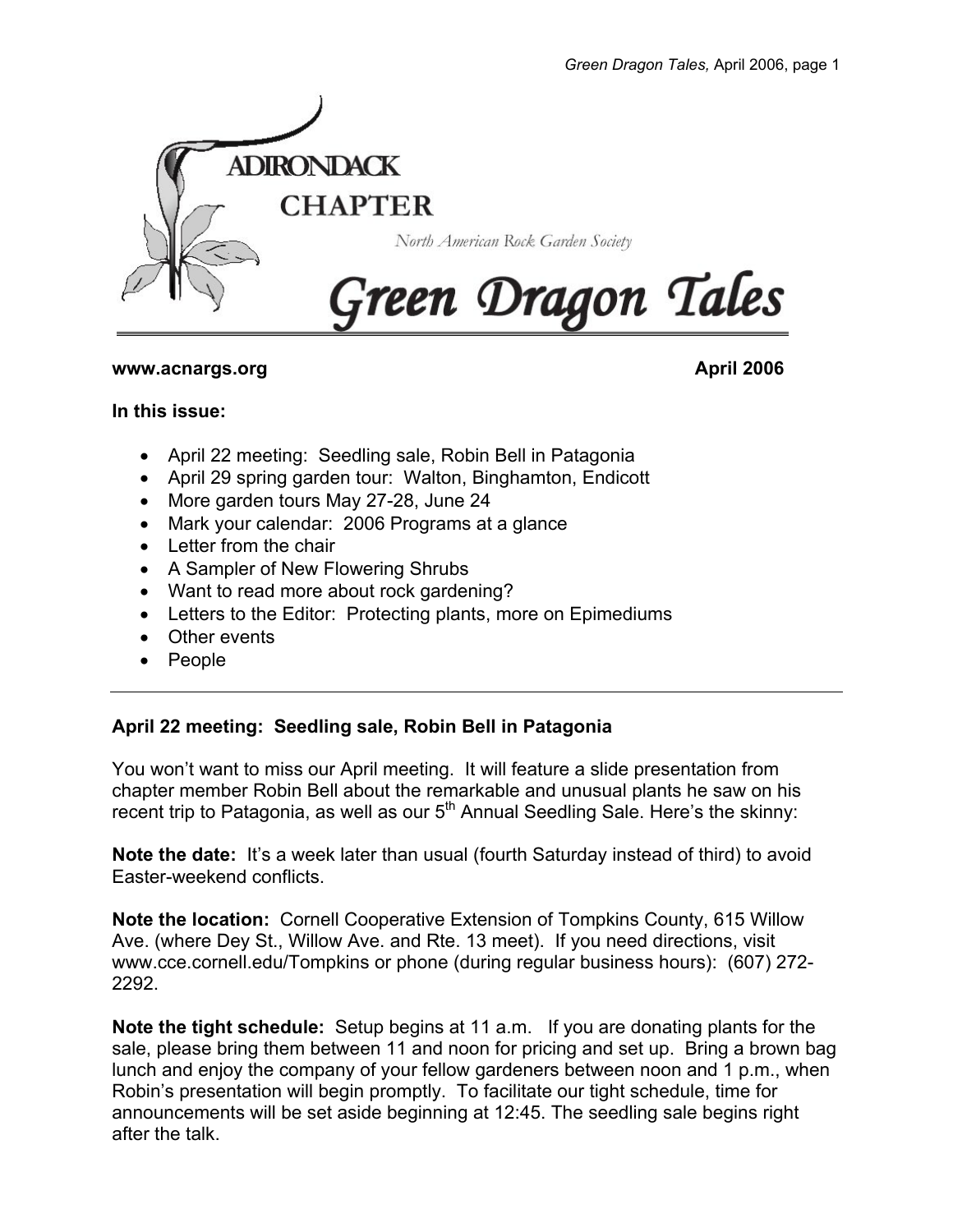This is your chance to share seedlings and to adopt a few to grow on for our May and August plant sales. Although we encourage members to bring in seedlings, you are welcome to bring in divisions and potted spring ephemerals such as dwarf daffodils, anemones, crocus, galanthus, corydalis, trillium, and so forth.

**Check out the garden:** Come a little early or stay a little late so that you can visit the Wurster Memorial Rock Garden on the Cooperative Extension grounds. There's sure to be plants of interest in bloom.

*Anne Klingensmith, speaker coordinator David Mitchell, plant sales coordinator* 

## **April 29 spring garden tour: Walton, Binghamton, Endicott**

Get ready for a great tour to three unique gardens. We will meet first at Rick Lowenstein's in Walton at 10:00 a.m. Bring a bag lunch to eat either at Rick's or on the drive to our next stop: Dana Keiser's Stony Hill Farm Greenhouses in Binghamton. Then it's on to George Erdman's in Endicott. (See directions at the end of this article.) If you're interested in carpooling – either looking for a ride or riders, contact me at: pogr@aol.com or 607-656-4237.

**Rick Lowenstein's** garden, located in the foothills of the Catskills, is a mature 25-yearold Eden. In a past life, it was a working dairy farm. The fields were "bony" as the old timers say – strewn with rock. Working with the land, Rick has created a rock garden featuring many alpines, including some of the more rare western species. He has allowed native and nonnative plants to self sow creating a large naturalized area including, for example, thousands of *Primula japonica*. A stone wall hundreds of feet long separates this riotous wild area from specialized beds including a cactus garden. A line of Spruce trees provide a wind break as well as a backdrop for sensitive exotics such as *Meconopsis*. A meandering stream and a pond provide habitat for water-hungry species, and it is all blended together to create a designer's garden to see, enjoy and, yes, envy. Thank you, Rick, for sharing.

**Dana Kaiser's** dynamic style is reflected in her bold and beautiful display gardens. The heavy earth moving equipment owned by her husband has allowed her to move huge stones for a rock garden fronting the house. The size of the stone demands large plants to provide balance at the same time creating pockets and crevices for the smaller species. A large sloping area between the house and greenhouse is a garden filled with specimens she has collected over the years and has offered for sale. The rare, the unusual and the oddities are her specialties and she takes pride in being on the cutting edge in her design work, her private gardens and her sale stock. Enjoy!

What many would-be gardeners would view with dismay, **George Erdman** has used as a gift. He transformed a steep slope rising sharply behind the house and barn into a natural-looking rock garden. Using rock, gravel and sand/soil mix as foundation, George has tucked tiny alpines in the crevices and fissures of carefully placed stone and accented the whole with larger specimens for dramatic effect. The unobtrusive pathways allow access to all areas of the rugged landscape. He has artfully used raised wooden frames in front of the barn to showcase special-needs plants such as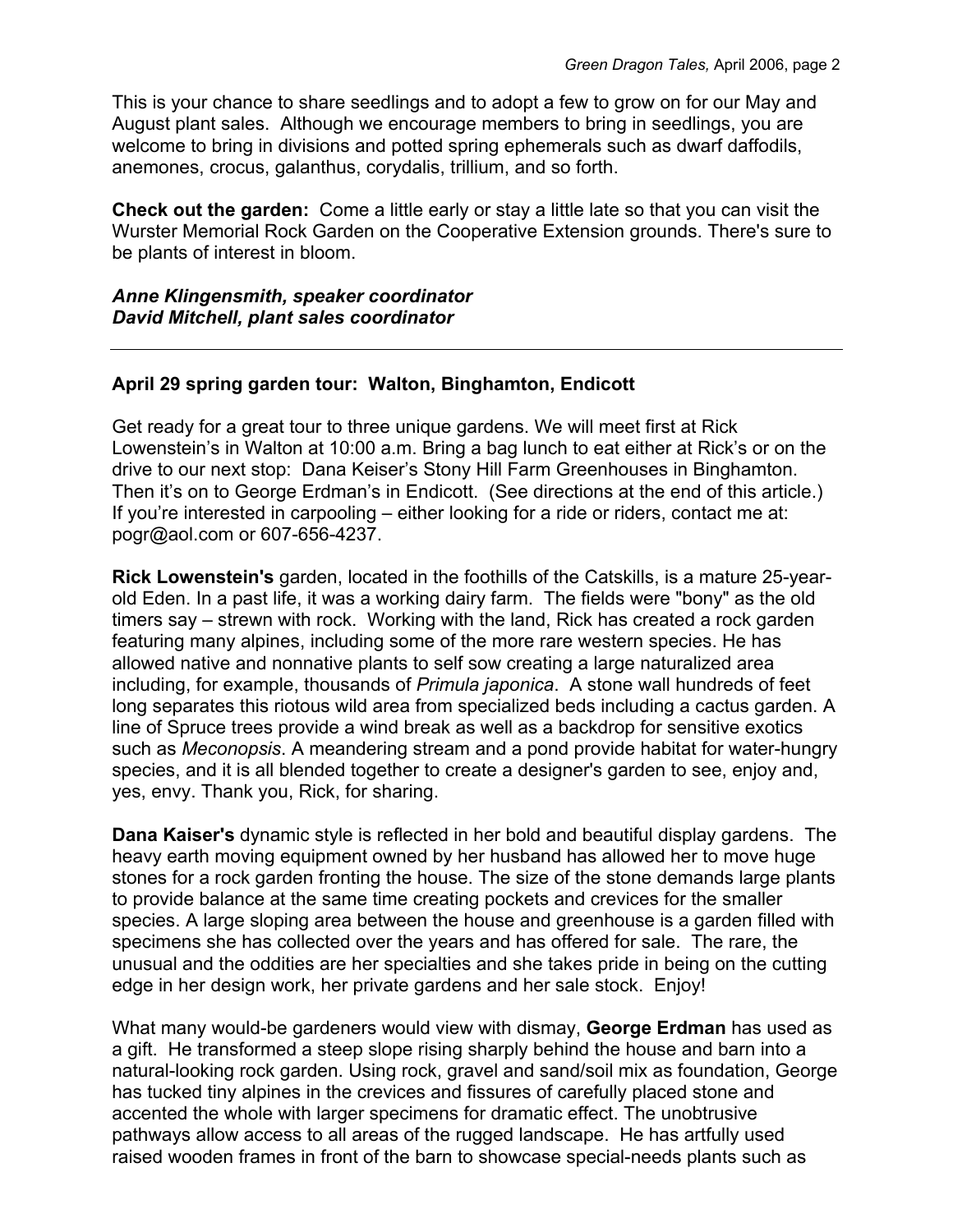bog species. As well, his innovative fish box troughs provide miniature habitat for prized alpines that would be overwhelmed in the main garden. For those of us who have visited George's garden before, he has done a lot of work in the past several years and anticipates dividends this year. Let's go enjoy his rewards.

Here are the **directions** from Ithaca. (Everyone else will just get to Main Street in Walton and pick up the directions from there.)

Rick Lowenstein, 1923 Fish Hollow Road, Walton. (82 miles, 1 hour 55 minutes from Ithaca.) Take Route 79 to Whitney Point. Turn left onto Route 206 and go to Walton. In Walton, take a left onto Main Street (Delaware St.) and proceed through town to Townsend St. Take a left on Townsend and go three blocks to East Street. Take a right on East Street. Go one block and then half a block more to a rounded left turn which is East Brook Road. (I believe it has a street sign.) Take East Brook Road and go for about 6 miles. When you come to Fish Hollow (Rick's road), which only goes left, there is a little red house on the corner and a street sign. Take Fish Hollow and go a couple of miles. Rick's house is on the left set back over a stream. The fire number is 9607. Rick says, "Come in."

From Rick's to Dana's Stony Hill Farm, 3801 Brady Hill Road, Binghamton. (65 miles, 1 hour 20 minutes.) Start out going northwest on Fish Hollow Road toward Dunk Hill Road. Go .6 miles. Turn right onto Dunk Hill Road. Go 1.2 miles and Dunk Hill Road becomes Bennett Hollow Road. Go 2.3 miles. Turn right onto County Road 21/Franklin-Walton Road. Go 2.9 miles. Turn sharp left onto NY-357 W. Go 6.6 miles. Merge onto I-88 W via the ramp on the left toward Binghamton. I-88 will merge with I-81. Go south on I-81 to Exit 1 (near NY Welcome Center). Cross river towards Conklin (Route 11). Turn left at light (T intersection), then an immediate right onto Conklin Forks Road. Go about 3.8 miles. Turn left onto Brady Hill Road. Go approx. 2+ miles. Stony Hill Farm is on the right.

From Dana's to George Erdman's, 269 Bornt Hill Road, Endicott. (16 miles, 30 minutes.) Go back down Brady Hill Road as you came. Turn left on Saddlemire Road. Then turn left onto County Road 117/Pennsylvania Avenue (**NOT** the way you came). Go 2.8 miles. Turn slight right onto State Line Road. Go 2.5 miles. Turn right onto NY-26 N. Go 6.7 miles. Take the RT-17 E ramp toward Endwell. Turn sharp left onto NY-17C/NY-26/E Main Street. Continue to follow NY-17C for 2.9 miles. Turn slight right onto Bornt Hill Road. George's is on your right, .2 mile.

# *Peg Ross and Alice Davis, garden trip/tour coordinators*

## **More garden tours May 27-28, June 24**

More garden tours are in the planning stages. We'll have more details in the May newsletter. But here's what we know so far:

On May 27 and 28, there will be an overnight trip to the Garden in the Woods owned by the **New England Wild Flower Society**, and also their new acquisition, Nasami Farm native plant nurseries, both in Massachusetts, plus some other enjoyable visits to nurseries and gardens. We will organize some car pooling.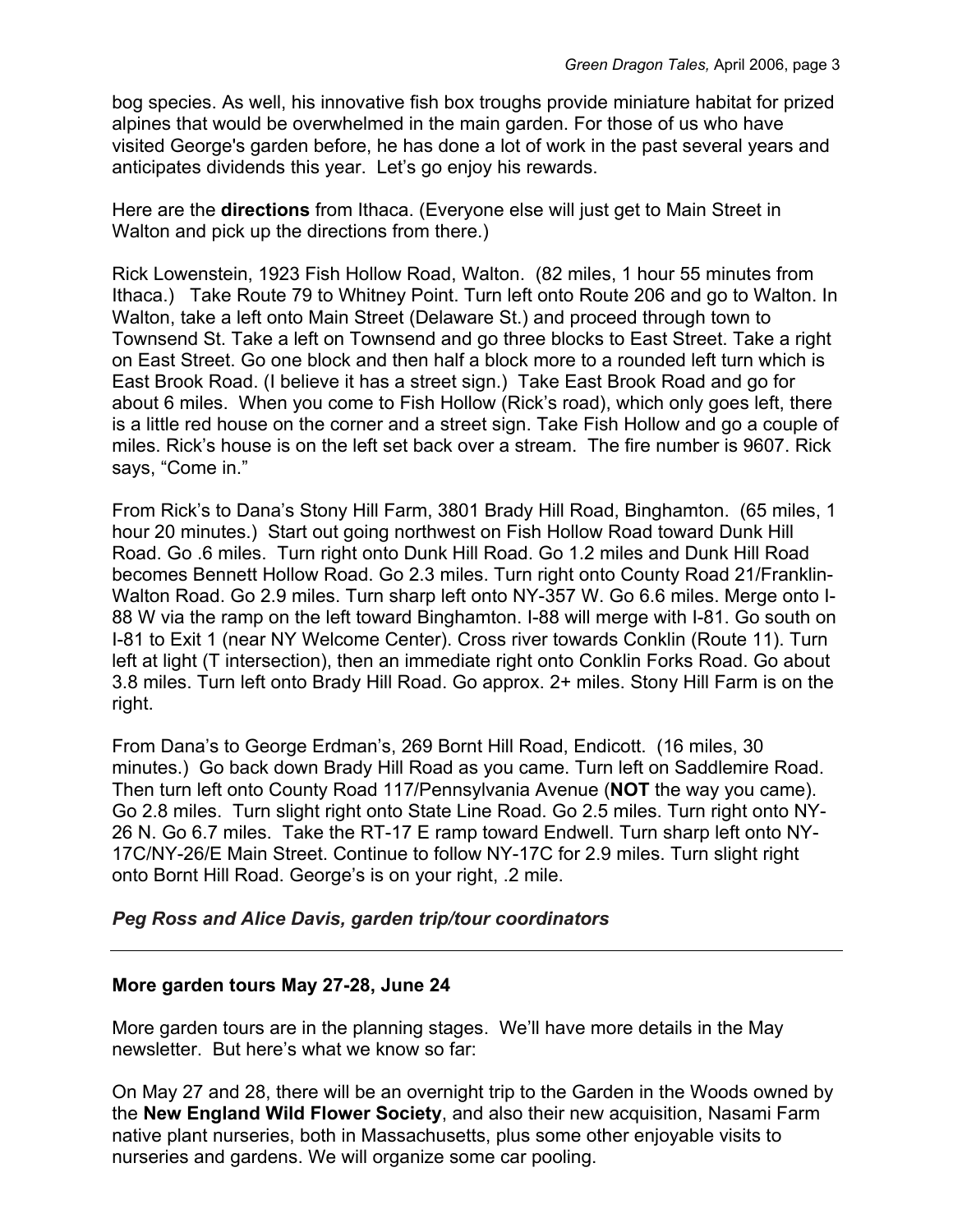On June 24, we will have a garden tour in the **Syracuse area**. Two of our members' gardens will be included, plus an exciting visit to Seneca Hill Perennials in Oswego, another of our members' businesses.

## *Peg Ross and Alice Davis, garden trip/tour coordinators*

#### **Mark your calendar: 2006 Programs at a glance**

- April 22: Robin Bell in Patagonia,  $5<sup>th</sup>$  annual seedling sale, Tompkins County CCE office, Ithaca.
- April 29: spring garden tour: Walton, Binghamton, Endicott
- May 20: Plant Sale, 9 a.m. to 1 p.m. Ithaca High School.
- May 27-28: Massachusetts garden tour. Garden in the Woods, more. Preregistration required.
- June 17: Cutting workshop, Ithaca, 10 a.m. to 1 p.m. \$25 per participant; preregistration required
- June 24, 2006: Garden tour, Syracuse area, Seneca Hill Perennials.
- Others possible summer activities TBA. Wurster Garden work party, annual picnic and members-only plant sale, workshops (rock wall building, trough construction), and more. Look for details in future issues of *The Green Dragon*. We welcome additional ideas. (Contact a board member. See People section below.)
- Sept. 16 Maria Galetti of Alpines Mont Echo, expert grower of extraordinary alpine and rock garden plants from Quebec.
- Oct. 21 Program TBA.
- Nov. 11 Annual Meeting and dish-to-pass.

Look for more details on these events in future issues of *The Green Dragon* and on our website: **www.acnargs.org**

## **Letter from the Chair**

Last month we brought in our first speaker for the year, Lee Ginenthal, who spoke about hardy roses. While roses are not thought of as a rock gardening plant, they are certainly plants of widespread interest and it seemed to be reflected in a well-attended program. It was so good to see new faces in the audience.

It occurred to me that we might learn from this meeting and schedule each March with a speaker and/or topic of broad appeal. Since we are just getting started with our program year, this approach would expose new audiences to our Chapter and hopefully we'd gain some new members.

Nationally, the Rock Garden Society has been seeing a steady decline in its membership – 10% in 2005 alone. Robin Bell, who attended the Board meeting at Eastern Study Week-end as our Chapter representative, reported concern over this decline and considerable discussion ensued about how to turn the trend around.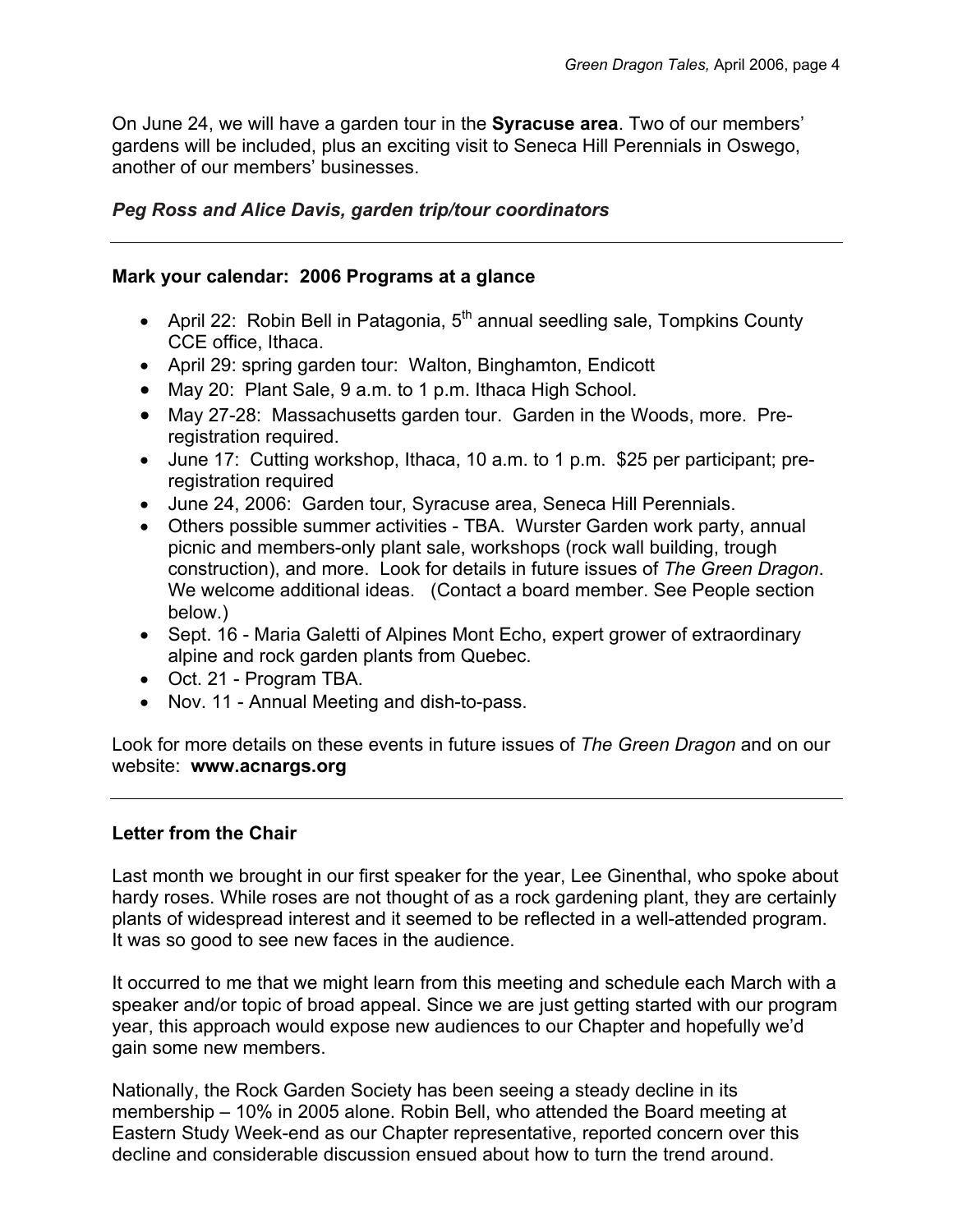Contrary to this trend, our Chapter has seen a modest but steady increase in membership. Our membership numbers around 100. Furthermore, in the last year our Rochester faction spun-off to form the brand new Genesee Valley Chapter and has already grown to a membership of about 40. So why is the membership growing in central New York?

Certainly outreach has been a focus for us, but surely other Chapters focus on member recruitment too. Personally I believe outreach – and by that our primary efforts are devoted to newsletter, website, and meeting publicity – combined with quality speakers keeps our membership robust.

We try to bring in speakers that match our gardening interests and to grow our knowledge of plants. "Rock garden" is in our Chapter name but our purpose has not been limited to alpines and sub-alpines. We tend to be eclectic gardeners who enjoy and want to learn more about plants, not just alpines – but also low-growing perennials, dwarf evergreens, bulbs, woodland plants, etc.

If this approach works and keeps our membership strong, then I say "let's go with what works." Hooray for eclectic!

This month is member recruitment month. Our membership runs on the calendar year and it's time to renew for 2006. If you haven't done so, you may be getting a phone call and friendly reminder from one of us on the Board. At \$10 for an individual membership, your Adirondack Chapter NARGS membership is an incredible bargain. (You can pick up membership forms at any of our events or download one at our website: www.acnargs.org)

## *Carol Eichler, chair*

# **A Sampler of New Flowering Shrubs**

Editor's note: *This article from Mary Hirshfeld at Cornell Plantations (reprinted with permission) comes to us via David Mitchell, our plant sales coordinator. David thought it would be a good way to whet members' appetites for the green cuttings workshop he's organizing for June 17, 10 a.m. to 1 p.m. The workshop will be led by Nina Bassuk, woody plant expert and director of the Urban Horticulture Institute in the Department of Horticulture at Cornell. We'll meet at Kenneth Post Lab greenhouses at Cornell to discuss cutting techniques, then move on to the shrub collection at Cornell Plantations to take cuttings of some of the plants, and then back to mist benches at the greenhouse to root our cuttings. Participants may also bring their own cuttings. There*  will be a fee of \$25 for this workshop but the end result should be a tray-load of rooted *woodies to take home.* 

In recent years, gardening has become so popular that it is now profitable for nurseries, individuals, and experiment stations to undertake the time, expense, and risk involved in developing new varieties. Plant variety protection legislation, patent laws, and trademark rights are allowing breeders to recoup the often extensive costs involved in breeding and selecting new cultivars. The diversity of choices available among ornamental plants is expanding at an astonishing rate.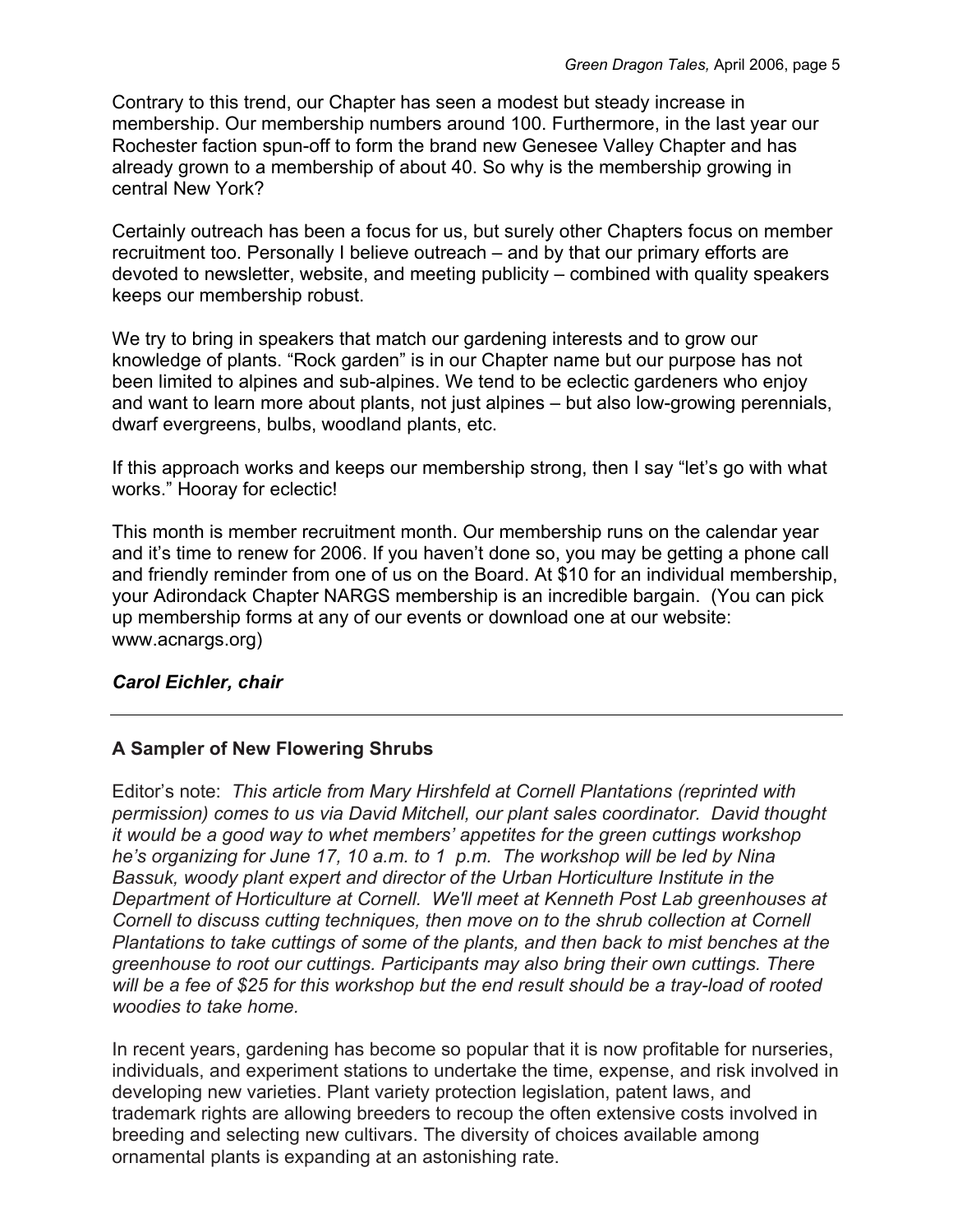One previously overlooked area that is now rapidly gaining ground is the development of new varieties of flowering shrubs. These varieties expand our choices of plant size, flower color and form, hardiness, and disease resistance. Indeed, the choices available are increasing so quickly that the shrub collection at Plantations has been expanded this year to accommodate as many new varieties as our climate and site conditions will permit.

Shrubs have traditionally been selected for their flowering characteristics and, to a lesser extent, for their fruit displays. A number of new shrub introductions offer attractive, colorful foliage that creates the possibility of using them in new ways. *Forsythia* x *intermedia* is a good example of how shrubs are changing in previously unimagined ways. Until recently, all forsythia breeding focused on improving flower-bud hardiness, ignoring plant habit and foliage quality. The result were forsythias that overcame the snow-line effect (where flower buds above the insulating snow were killed by cold winter temperatures, but retained their bland green foliage and large, ungainly growth habit).

Forsythias 'New Hampshire Gold', 'Meadowlark, and 'Northern Gold' do indeed offer hardy flower buds but they retain the large size and gawky habit of their predecessors, growing long canes at awkward and unruly angles. More recently, breeders have begun to scale down plant size and tame growth habit to produce a smaller, more graceful shrub. From France comes a series of very low growers all with cultivar names that include "Court", such as 'Courtasol', or 'Courtacour', but are more frequently sold under their trademark names of 'Golden Peep', 'Goldilocks', and 'Gold Tide'. All mature at under 3 feet, and are covered head to toe in flowers in early spring. Of the three, 'Gold Tide' is the least showy in flower, although it has attractive foliage and a spreading, slightly arching habit that makes it an ideal groundcover plant. These smaller forsythias also sell well because they look very appealing in containers, both in and out of flower, whereas the taller selections look really ungainly when out of flower, and if they don't sell in spring, they will not sell at all.

Another wonderful new forsythia is 'Fiesta', with bright gold leaves edged in green and a reddish tinge to the new stems. The gold remains clear and strong and does not leach out in full sun. 'Fiesta' originated with Duncan and Davies nursery in New Zealand and has been available to American gardeners for several years. The plants we have here at Plantations have remained very compact and have not exceeded 3.5 feet in height, although I have seen some nurseries describe this as reaching 5 to 8 feet in height. Others say it tops out at 3 feet, so there is some confusion about what 'Fiesta' will mature into with age. Another selection that will be arriving at Plantations this spring is 'Kumson', a selection of the Korean forsythia (*Forsythia viridissima* var. *koreana*) selected for its unusually patterned leaves, traced with white veins against a bright green surface.

Old fashioned weigela (*Weigela florida*) is another shrub that is still dismissed as having only one season of interest that should be hidden away when it is not in flower because of its drab foliage and graceless habit. However, both Canadian and French plant breeders have taken an interest in working with weigela, and new selections offer colorful foliage, a wider and clearer range of flower colors, and improved, more compact habit.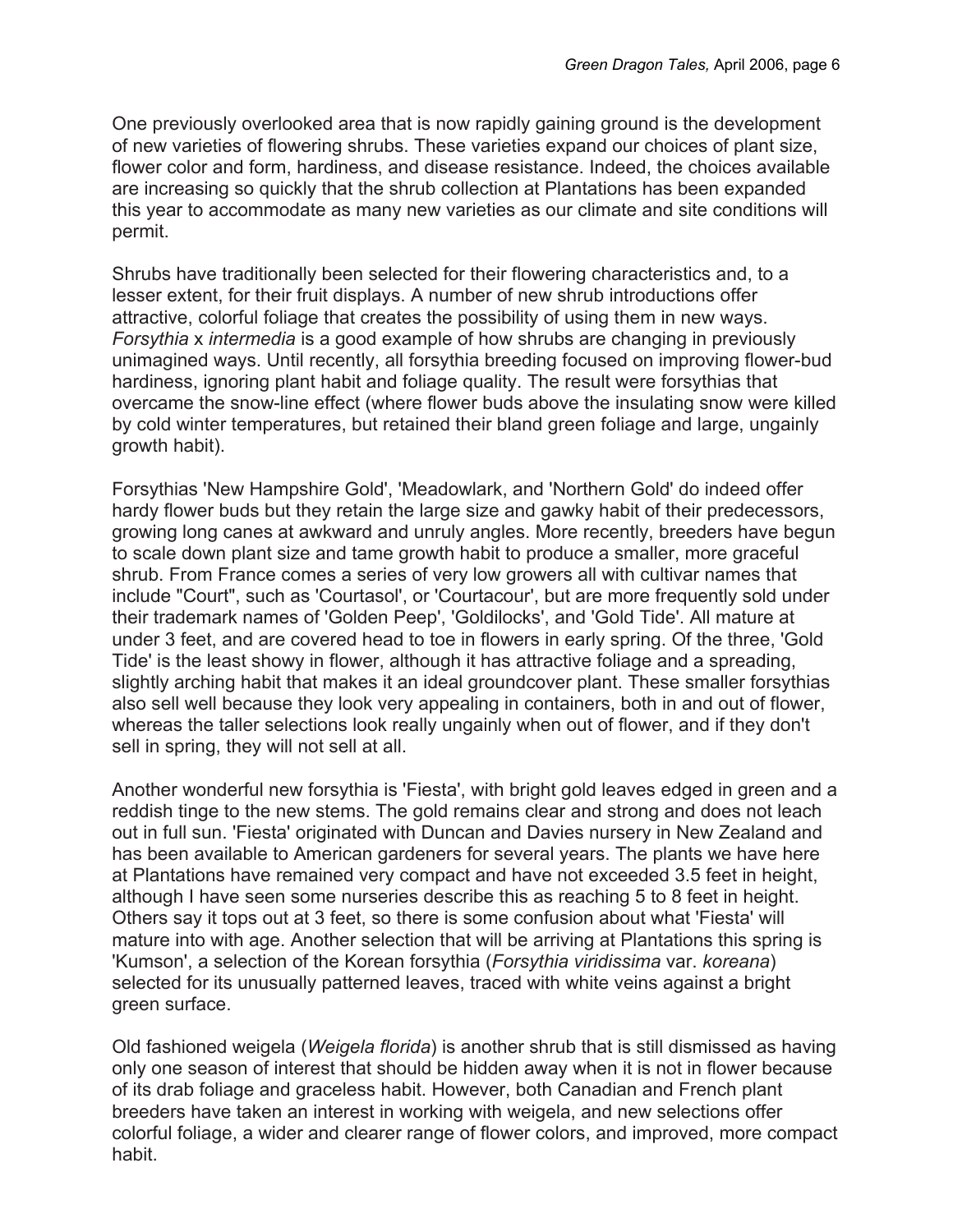'Red Prince' and 'White Prince' are two introductions from Iowa State University that have the typical upright-arching habit of the species and can reach 5 feet in height. Both have the floriferousness so valued in the species and in May are draped with clusters of tubular flowers in bright red or clear white. Foliage quality on both is exceptional, their thick dark green leaves providing a wonderful foil for the flowers.

The Dancer Series, selected by Felicitas Svejda of Ag-Canada for compact habit and improved flower color, offers a nice array of flower colors on shrubs scaled down to meet the needs of today's smaller gardens. Look for 'Rumba', 'Polka', 'Minuet', and 'Samba'. The hardiest of these are 'Samba' at 2 to 3 feet in height, with red flowers and dark green foliage edged in purple, and 'Polka', an extremely floriferous pink selection that reaches 4 to 5 feet in height.

Two weigelas offer dark purple foliage that is a great improvement over the dirty brown leaves of 'Java Red'. Both are of Dutch origin, and were selected by Herman Geers. 'Alexandra', trademarked as 'Wine and Roses', reaches standard weigela height and displays pink flowers against rich purple leaves. It is a recipient of the Pennsylvania Horticultural Society's Gold Medal, which recognizes landscape plants of outstanding merit. 'Elvera', trademarked as 'Midnight Wine', is a diminutive version of 'Wine and Roses' that reaches only 2 feet in height and makes a nice addition to plantings of herbaceous perennials or annuals.

The elderberries, previously grown sparingly for their edible fruit, have been transformed into gorgeous foliage plants that can be used with other shrubs. And when coppiced, or cut to the ground each spring to keep their height down, they make nice additions to a perennial or annual planting. The black-fruited European elder (*Sambucus nigra*), offers the widest number of variants. All have proven to be highly adaptable to soil conditions here at Plantations, tolerating both dry and wet sites in sun and shade, although they are at their most luxurious in rich, constantly moist soil with just a touch of shade.

There are many purple-leaved variants of *S. nigra* that are indistinguishable from one another, yet have appeared under a number of different names such as 'Purpurea', 'Foliis Purpurea', and 'Porphyrifolia', all of which have now been collected under the umbrella of the name 'Guincho Purple'. This is indeed a striking plant with deep reddishpurple foliage and lovely platters of cream flowers tinted with pink.

*Sambucus nigra* 'Gerda', trademarked as 'Black Beauty', is an improved version with rich dark-purple foliage that has just arrived from England. It was developed by plant breeders working at the Horticultural Research Institute associated with the East Malling Research Station in England, and has been a raving success since its introduction to European markets in 2000. At the other end of the color spectrum is *S. nigra* 'Pulverulenta', with its striking albino foliage. Its pale green leaves are so densely spotted with cream, white and pink that little green is visible, and the lack of chlorophyll results in a slow-growing plant that is best sheltered from the strong afternoon sunlight.

A bright gold-leaved variant that brightens up a shaded nook is 'Madonna', whose foliage is marbled with tones of green and yellow. This has not proven rambunctiously vigorous at Plantations; it has remained around 4 feet tall and has not needed coppicing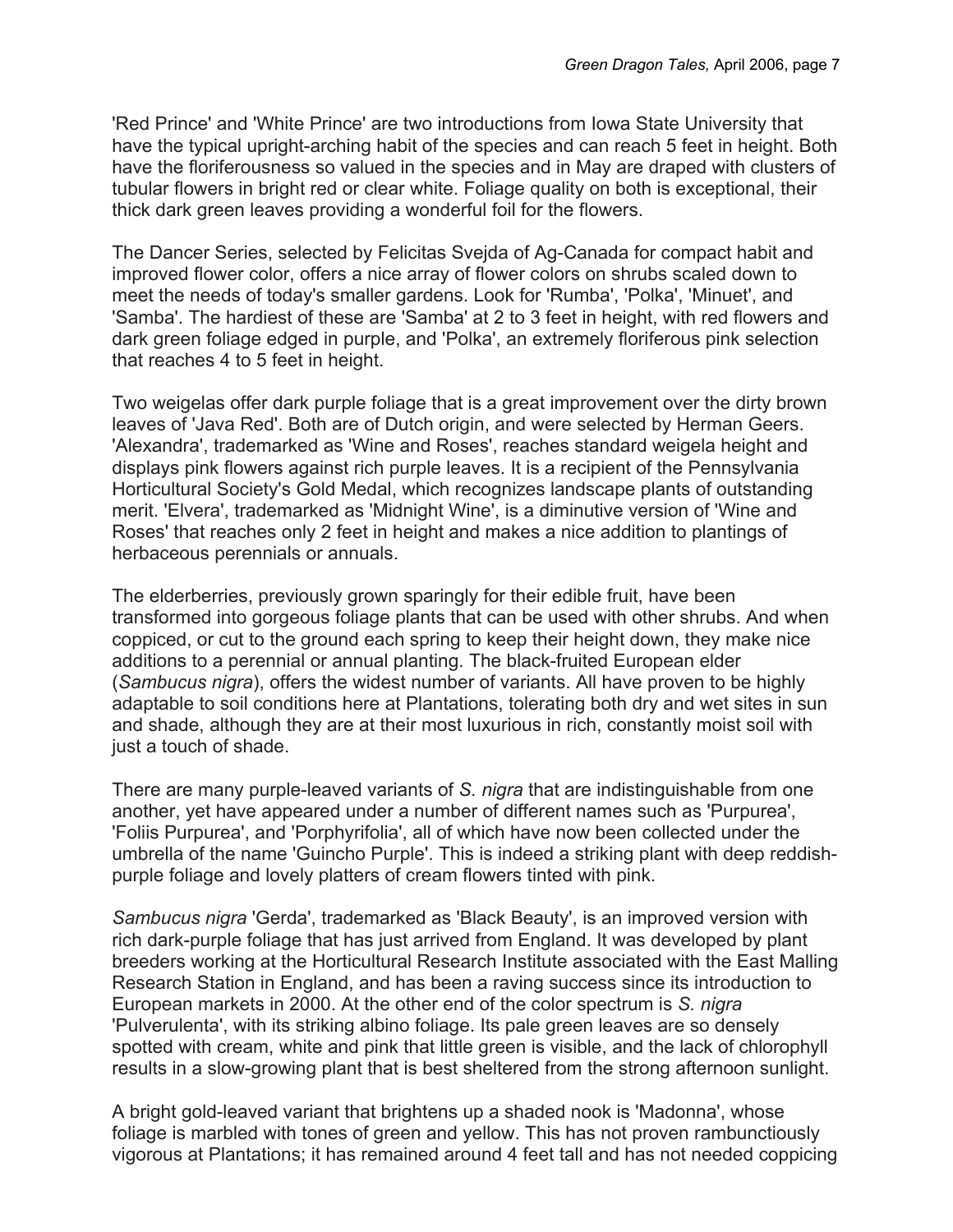to keep it in bounds. Finally, for fans of interesting foliage, 'Linearis' is an excellent choice, its thread-like finely divided foliage offering a delicate ferny texture that sets off the bolder purple-leaved forms well.

Selections of the bigleaf hydrangea (*Hydrangea macrophylla*) that can be enjoyed for their foliage alone are useful additions to our Ithaca gardens, where most winters kill back the flowering wood, leaving luxurious foliage that returns on new growth--but without blooms. *Hydrangea macrophylla* selections are traditionally divided into two categories, based on the structure of their flower heads. The lace-cap types have flower heads characterized by a central dome of tiny fertile florets encircled by large showy sterile florets producing a delicate airy effect. The hortensia types, aptly known as "mop heads," have a large congested globular flower head that often bends stems down with their weight.

Cultivars of both flower types abound, and when grown in a protected site in Zone 5, or better yet Zone 6, all are indeed lovely midsummer blooming shrubs. For those if us in Zone 5 that do not have a protected site, several of these make lovely foliage plants. 'Variegata' produces lush mid-green leaves decorated with a crisp white edge and it will produce the occasional lavender lace-cap flower head. 'Lemon Wave' is a real looker, with leaves irregularly colored with yellow, cream, white, and green. One nursery catalog aptly describes this as having "mauve lace-cap flowers if you live in a mild climate, but who cares?" Both of these are best grown in a lightly shaded spot to prevent the leaves from drooping in the high heat of mid-day.

'Ayesha' is a mop head with arresting thick, dark green foliage of tropical dimensions. One year it even managed to produce one small globular flower head that remained eclipsed by the fantastic foliage. It dies reliably to ground level every winter and rebounds in spring with thick sturdy stems draped with gorgeous leaves. A tiny moppette that remains beneath the snow line and thus does flower annually is 'Winning Edge'. This rarely exceeds 12 inches in height, making it a worthwhile compliment to herbaceous perennials or ferns, and covers itself throughout the summer with diminutive mop heads of pink flowers. When you visit Plantations, look for hydrangeas in cool shaded nooks in the rhododendron collection and search out elderberries, weigelas, and forsythias in the sun-drenched beds of the shrub collection.

# *Mary Hirshfeld, Cornell Plantations*

## **Letters to the Editor: Protecting plants, more on Epimediums**

*From Bill Plummer re*: Epimediums and Friends *in the March issue, reprinted from the Minnesota Chapter newsletter:* 

As an *Epimedium* enthusiast, I would like to add that *the Epimedium* guru is Darrell Probst of Garden Vision. Visit his website at: home.EarthLink.net/~darrellpro.

The workhorse in my garden has been *Epimedium* x *rubrum* which I brought from my father's garden shortly after I started gardening. It has been very vigorous for me, and initially I used it to edge the paths leading onto my front woods. They now line the driveway and the path around the garage as well.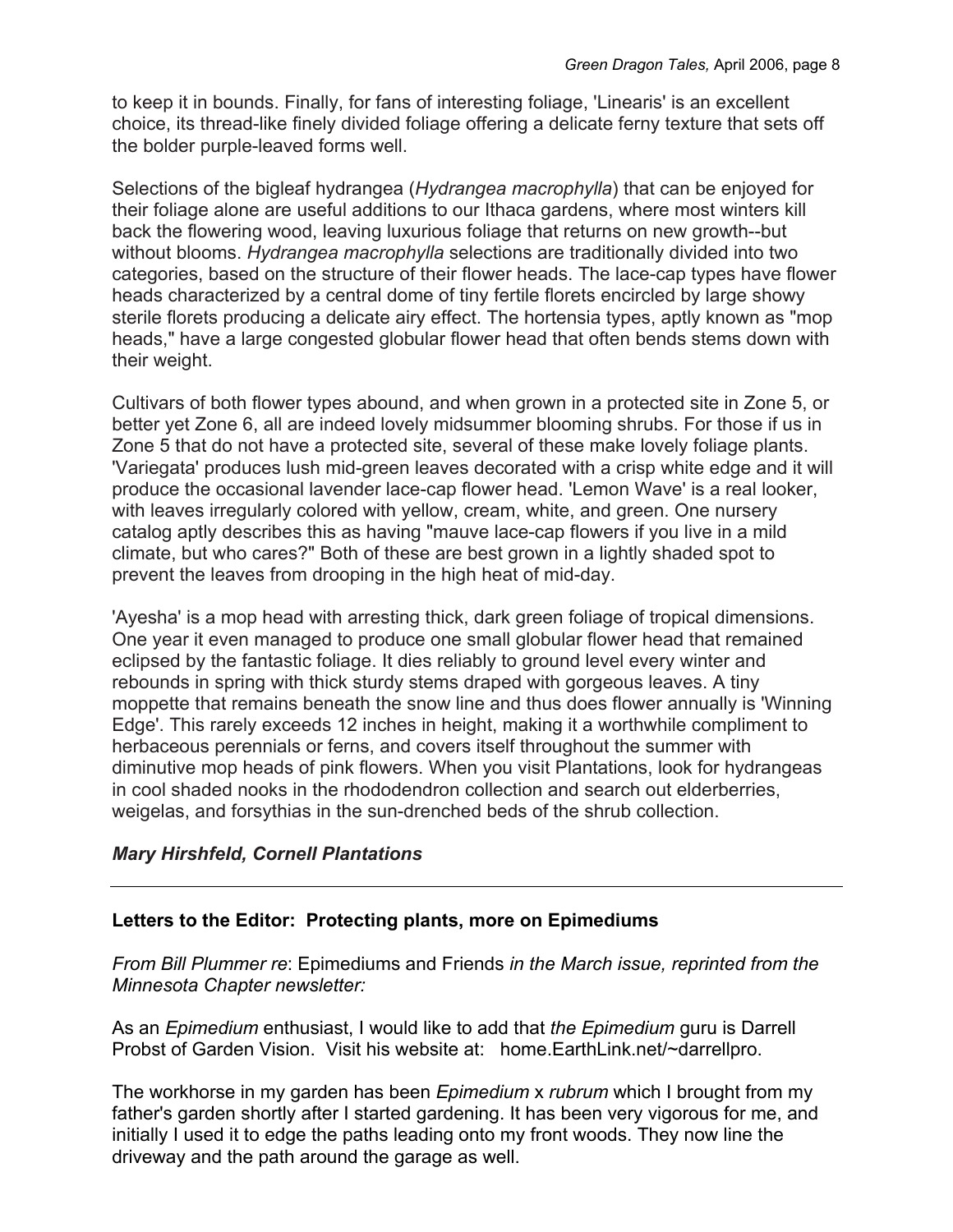Almost but not quite as vigorous is *E. pinnatum,* with longer-lasting yellow flowers. It, too, lined part of the path into the woods, but now lines paths off the rear patio. The third of my original Epimediums is *E. youngianum niveum*. This is a smaller plant with white flowers, and in the dry site has not spread.

In the last several years I have gotten additional varieties as they became available and am still evaluating them. I use them as edging for my astilbe bed. As they spread I will probably replace *E.* x *rubrum* with them. There is now a book by William Stearn, *The Genus Epimedium* available through the NARGS Book store.

*Bill Plummer, Horsehead, N.Y.* 

*And from Marcia Miegs Brown, sharing pictures and strategies she used during this fickle winter we had:* 

I thought perhaps you might enjoy seeing what I spent an hour doing in the gardens this afternoon after I realized that the temperature was dropping radically.

I ran around with three dozen or so large pots, hoping to save bloom on the most treasured plants. I've already covered about sixty or so plants with hotkaps, glass cheese domes, and plastic pots and buckets over the past two cold days.

Sadly, quite a few tree peonies are just too large to cover and I fear I may lose the blooms on those.

This is truly the worst year in memory for an early bloom due to the January/February "spring" and the bitter cold following.

Nature reigns...smile. Hotkaps are a blessing.

Marcia Meigs-Brown, Ithaca, N.Y.





## **Other events**

Artist **Paul Cooper**, author of *Gardens Without Boundaries* and *Living Sculpture* will present at two seminars, free and open to the public on the Cornell campus: April 24, 11:15 to12:05, Plant Science 404 (Whetzel Room) and April 25, 12:30 to 1:15, Johnson Museum, 6th floor conference room. Cooper will examine the work of artists and designers who explore the botanical and horticultural sciences to create **living art**, including topiary, arborisculpture, turf works and other traditional approaches, as well as more contemporary techniques.

**Cornell Plantations** has scheduled many classes and tours this growing season, including April 29 Arbor Day celebration and wildflower walks Tuesday evenings in May